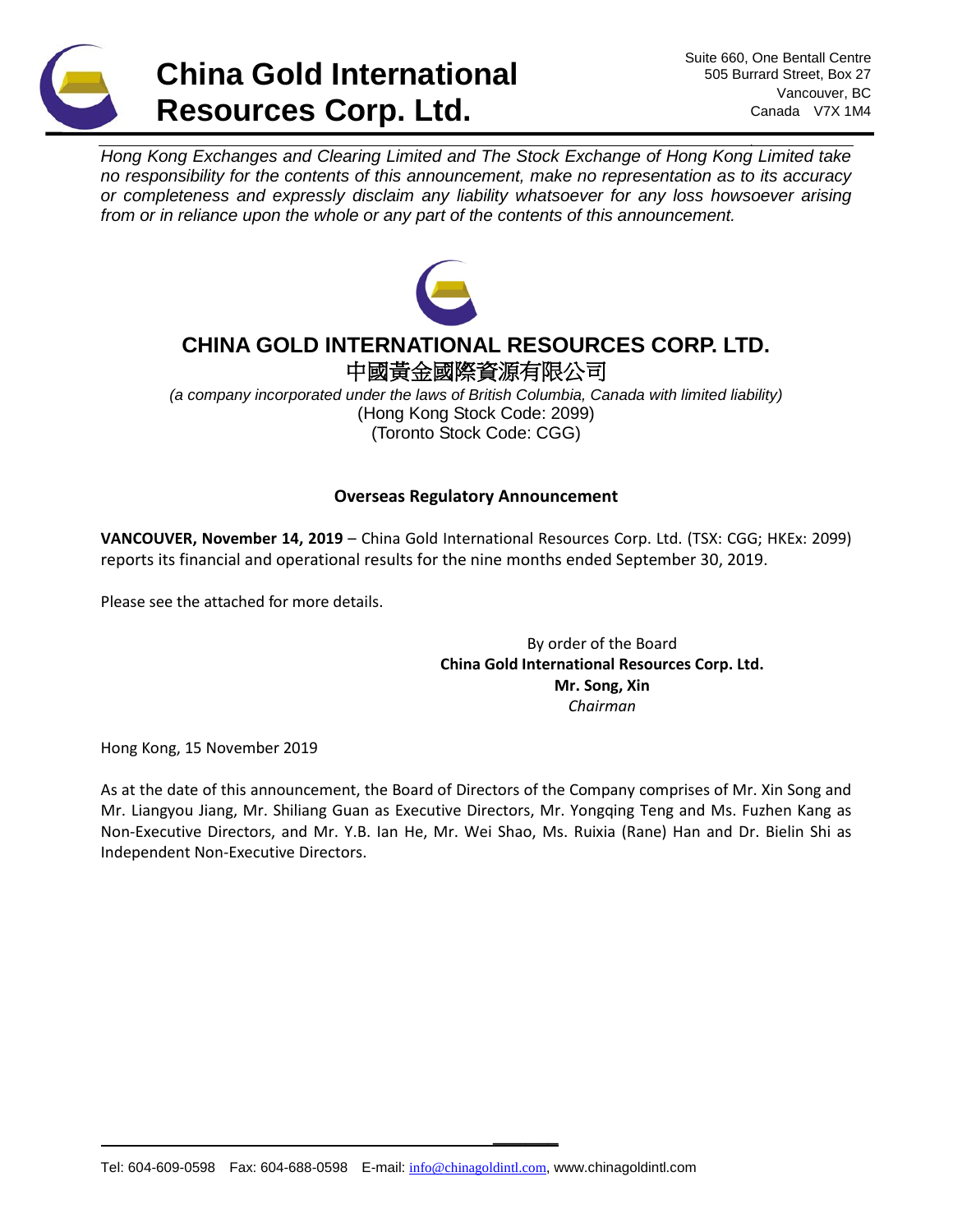

# **China Gold International Reports 2019 Third Quarter Financial Results**

VANCOUVER, November 14, 2019- China Gold International Resources Corp. Ltd. (TSX: CGG; HKEx: 2099) (the "*Company*" or "*China Gold International Resources*") reports on the Company's financial and operational results for the three months ("*Q3*", or "*third quarter 2019"*) and nine months ("*nine months 2019*") ended September 30, 2019. This news release should be read in conjunction with the Company's Financial Statements, Notes to the Financial Statements and Management's Discussion and Analysis.

## *Selected Production and Financial Highlights: Q3 2019 Compared to Q3 2018*

- Revenue increased by 17% to US\$186.4 million from US\$158.8 million for the same period in 2018.
- Mine operating earnings decreased by 25% to US\$26.3 million from US\$35.1 million for the same period in 2018.
- Net loss after tax decreased from US\$4.6 million for the 2018 period to US\$0.3 million for the same period in 2019.
- Total gold production increased by 24% to 63,113 ounces from 50,860 ounces for the same period in 2018.
- Total copper production increased by 11% to 18,347 tonnes (approximately 40.4 million pounds) from 16,515 tonnes (approximately 36.4 million pounds) for the same period in 2018.

### *Selected Production and Financial Highlights: Nine Months 2019 Compared to Nine Months 2018*

- Revenue increased by 21% to US\$495.1 million from US\$407.6 million for the same period in 2018.
- Mine operating earnings decreased by 37% to US\$48.8 million from US\$77.4 million for the same period in 2018.
- Net loss after tax increased from US\$2.2 million for the 2018 period to US\$27.8 million for the same period in 2019.
- Total gold production increased by 7% to 162,640 ounces from 151,502 ounces for the same period in 2018.
- Total copper production increased by 32% to 49,306 tonnes (approximately 108.7 million pounds) from 37,313 tonnes (approximately 82.3 million pounds) for the same period in 2018.

Mr. Liangyou Jiang, the CEO and Executive Director of the Company, stated, "The Company will continue to leverage the technical and operating experience of the Company's substantial shareholder, China National Gold Group Corporation, to improve operations at its mines. In addition, the Company continues to focus its efforts on increasing production while minimizing costs at both mines".

**\_\_\_\_\_\_**